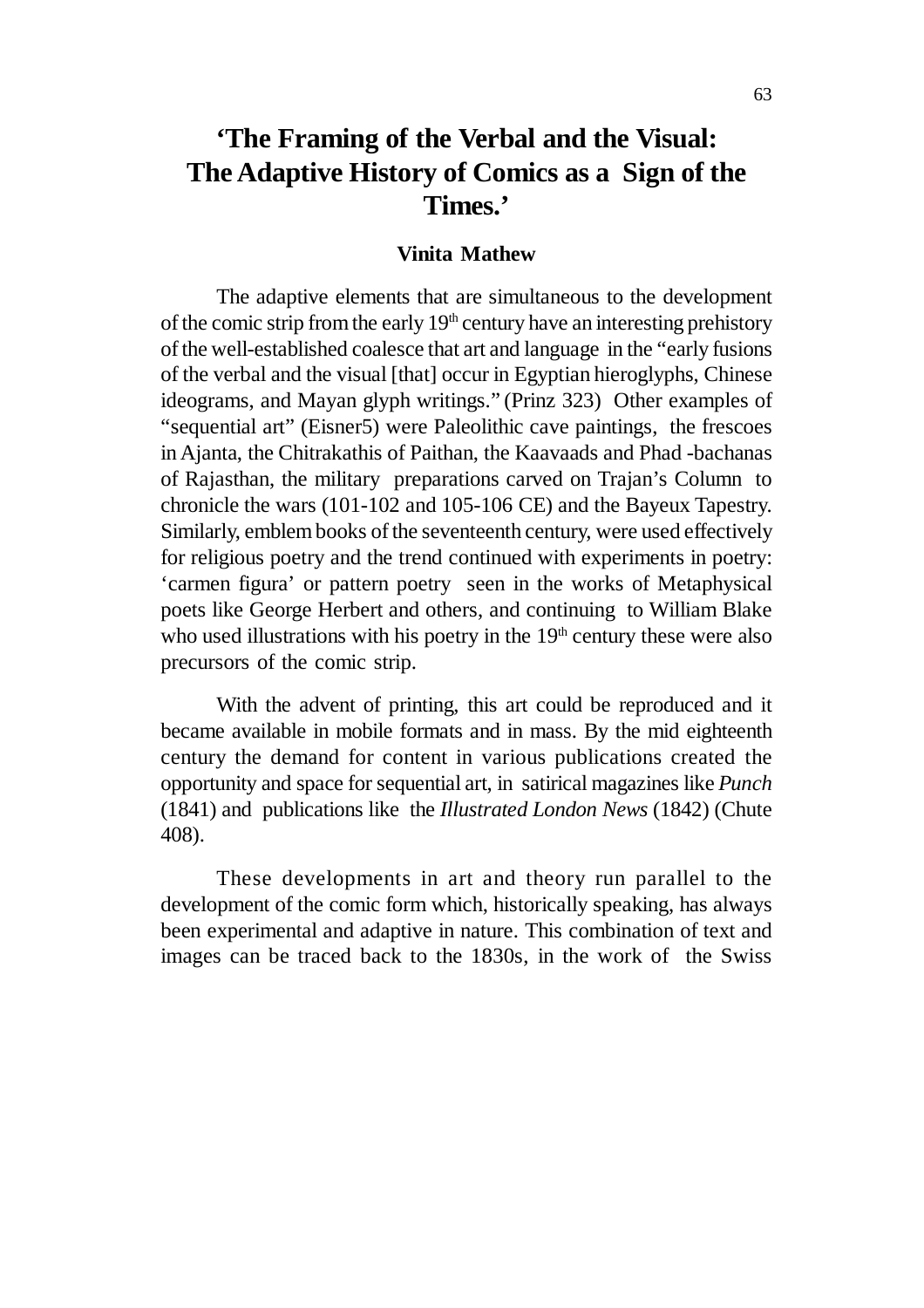illustrator Rodolph Topffer who, influenced by the "picture stories" of William Hogarth, created a series of eight *histories en estampes* or "engraved novels" that were presented as hand drawn and written narratives arranged in a sequence of frames placed horizontally and in rows on a page. Ultimately this form of narrative expanded into categories like the form of comic strips in American newspapers, and was enjoyed by the then growing immigrant population, and has remained iconic to this day. The first comic strip titled *Hogan's Alley* by R.F. Outcault that appeared in 1895 gained popularity with its central character, the Yellow Kid, and had all the elements associated with comics such as speech balloons, encapsulation, recurring characters, etc. Other early comics strips that appeared in dailies like *New York Journal* and *New York World* set many of the conventions of comics, while simultaneously remaining experimental.Winsor McCay's popular strip *Little Nemo in Slumberland* that appeared in the *New York Herald,* shows instances of McCay's working against the regularity of the comics grid which otherwise resembled the photoframe that was part of the then recent developments in photography, demonstrating "a formal push and pull in the syntax of the medium.", all the while remaining firmly entrenched in the mass medium of newspapers "as an obstruction to normal reading."

 In the socio-political context of pre-World War I, comics adapted to the readership demands with eye-catching covers, brighter colours and neater artwork, possibly to make reading easier and more attractive for children, who were a potential hitherto unknown market, as they no longer went to work and were given pocket money . The cost was kept as low as a penny. The adult comic *Puck* reoriented itself accordingly, and gathered a faithful readership aged between eight and twelve. Sociologically, comics came to adapt themselves and got included in leisurely and fun activities for children rather than as a diversion for workers during lunch breaks and train rides to and fro from work. Comics gave children a sense of ownership and empowerment to buy, collect, exchange or discard them with little or no adult supervision, thus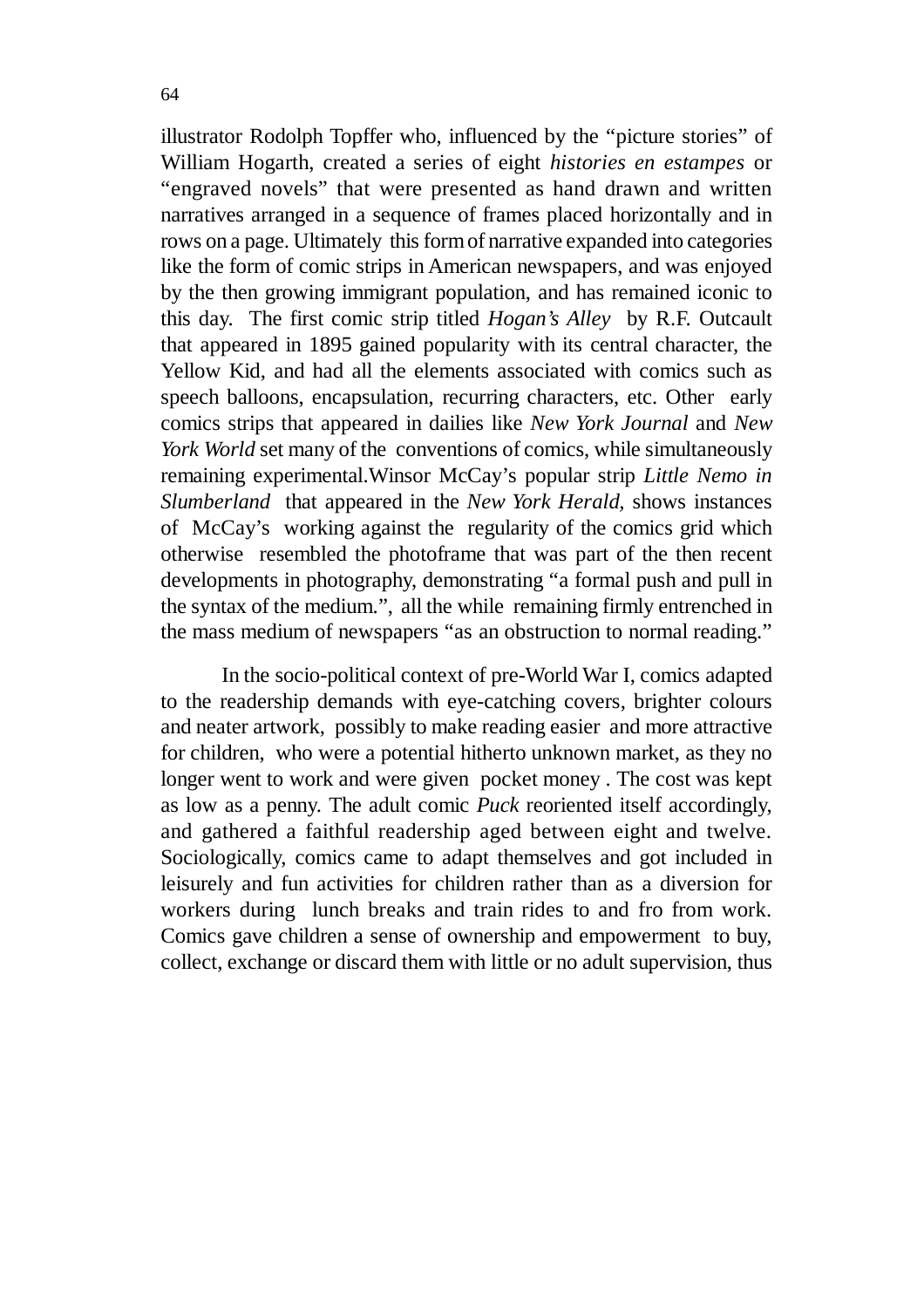becoming one of the ways comics became integral to childhood experience and memory : " Comics became a private reading space for children, a place where they could negotiate adult power and authority, where juvenile fantasies could be played out: a world of naughtiness, make believe violence and what primary school teachers called 'messy play'. For this reason above all, comics formed a strong bond between children….Indeed, the characters themselves became 'friends' in many instances: a relationship re-established and fortified every week." The logical offshoot of this readership trend was the emergence of 'kid comics' with popular characters in and as *Little Lulu* (1945), *Dennis the Menace* (1953), *Little Dot* (1955), *Little Lotta* (1955) and *Richie Rich* (1960), and their supernatural variants – *Casper the Friendly Ghost* (1952) and *Wendy the Good Little Witch* (1960) (Sasin 27).

The competition for sales and growing readership continued unabated during the Depression, with country wide syndication. The most tried and tested formula was the domestic comedy genre meant for a mixed age readership, but with the market largely tilted towards younger readers.

By the 1940s, anthropomorphic comic characters that had existed long before, got classified into the 'funny animal genre' with the publisher Dell striking a license deal with Disney Studios. Produced by Warner Brothers and MGM, film adaptations featuring Donald Duck and Mickey Mouse were very successful crossovers in both cinema and television. Pogo the Possum was one of the most popular and successful comic characters that originated from Disney. Pogo and other characters reflected very human traits and behaviour. After becoming an internationally syndicated newspaper strip, the characters and their antics showed political undertones with issues like civil rights, the environment and censorship, etc.

Comic strips from newspapers continued to be adapted into the book format, and have remained popular to this day – *Popeye* (Dell,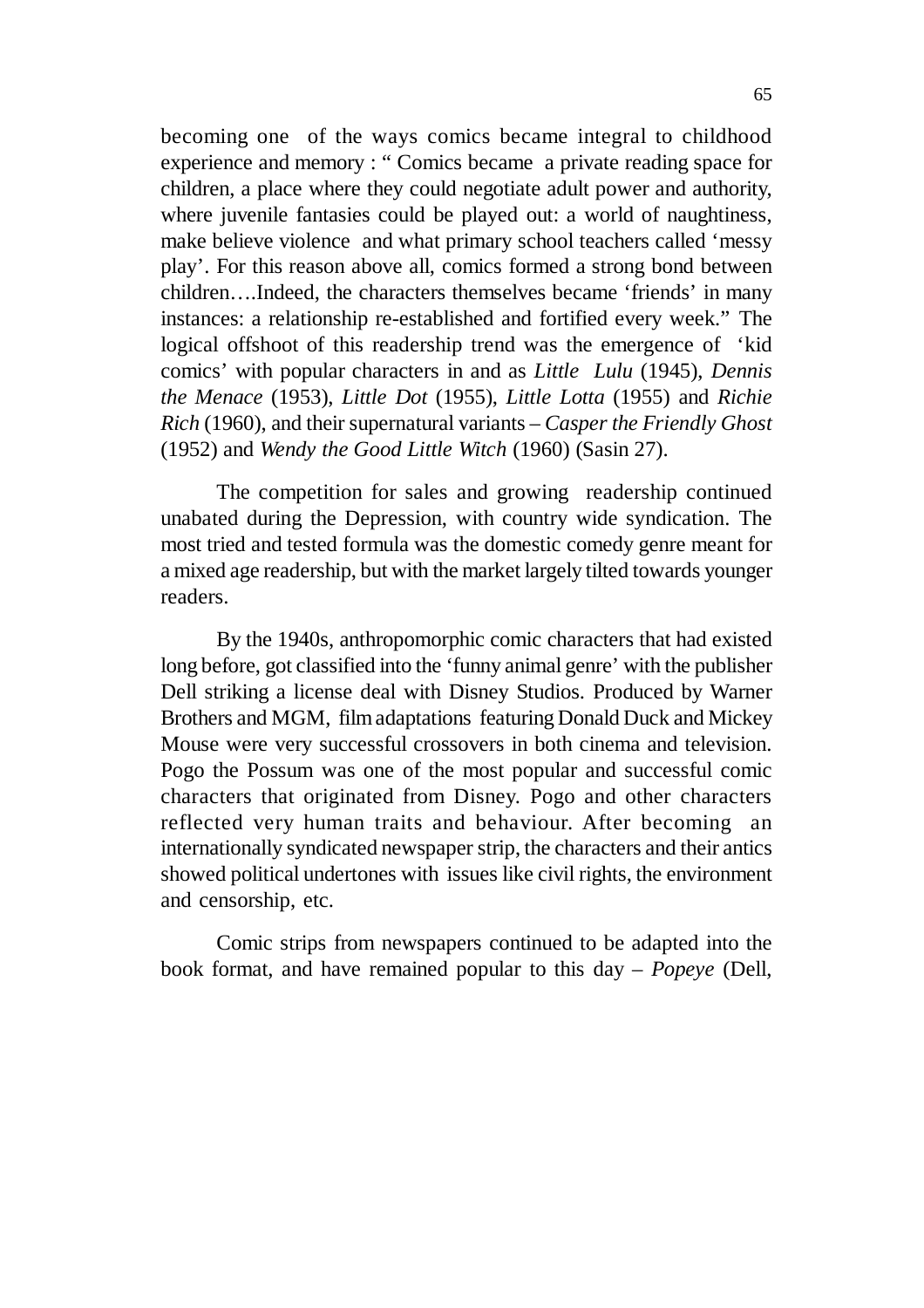1941), *Blondie* (1950) – with additional characters and original storylines. The most recognized comic characters are from George Baker's *Sad Sack* (Harvey, 1949) which originally presented a satirical view of army life, but its book adaptations presented a somewhat tempered down view of the ironical strain that made Sad Sack and his colleagues endearing.

However in terms of reverse adaptation, flesh and blood characters from TV shows such as *I Love Lucy, Bilko, The Beverly Hillbillies, and 'The Three Stooges'* from films, were not as successful in their comic avatars.

For adolescent readers' the most popular comic was Archie (1942) which showcased small town high school life, with its rivalries and infatuations, and inspired several other comics for teenagers, who also now became the target audience for the emerging satire genre in the 1950s – *MAD* (1952) being the outstanding example. What raised the status of *MAD* as something more than a pastime pursuit for humour, is that its satire and parody was a reminder of the real world and offered an irreverent critique on politicians, pop and film stars, the royalty, other iconic comic characters and popular culture icons generally. The censorship campaign and the Comics Code of 1955, made the publishers take a risky commercial call and they changed the strip into a black and white magazine. This adaptation worked and its readership expanded exponentially, even as its content – modern politics and society, slanted towards bitter cynicism specially on events like the Vietnam War.

The craze for comics helped in the evolution of other genres (most significant being the super hero adventures) and came to be acknowledged as a appropriate form of modern communication as they served to promote a variety of purposes – propaganda, social issues and causes, and as a medium that created social awareness.

Once the comic came to be accepted as something more than 'comical', the advent of adventure stories saw their popularity peak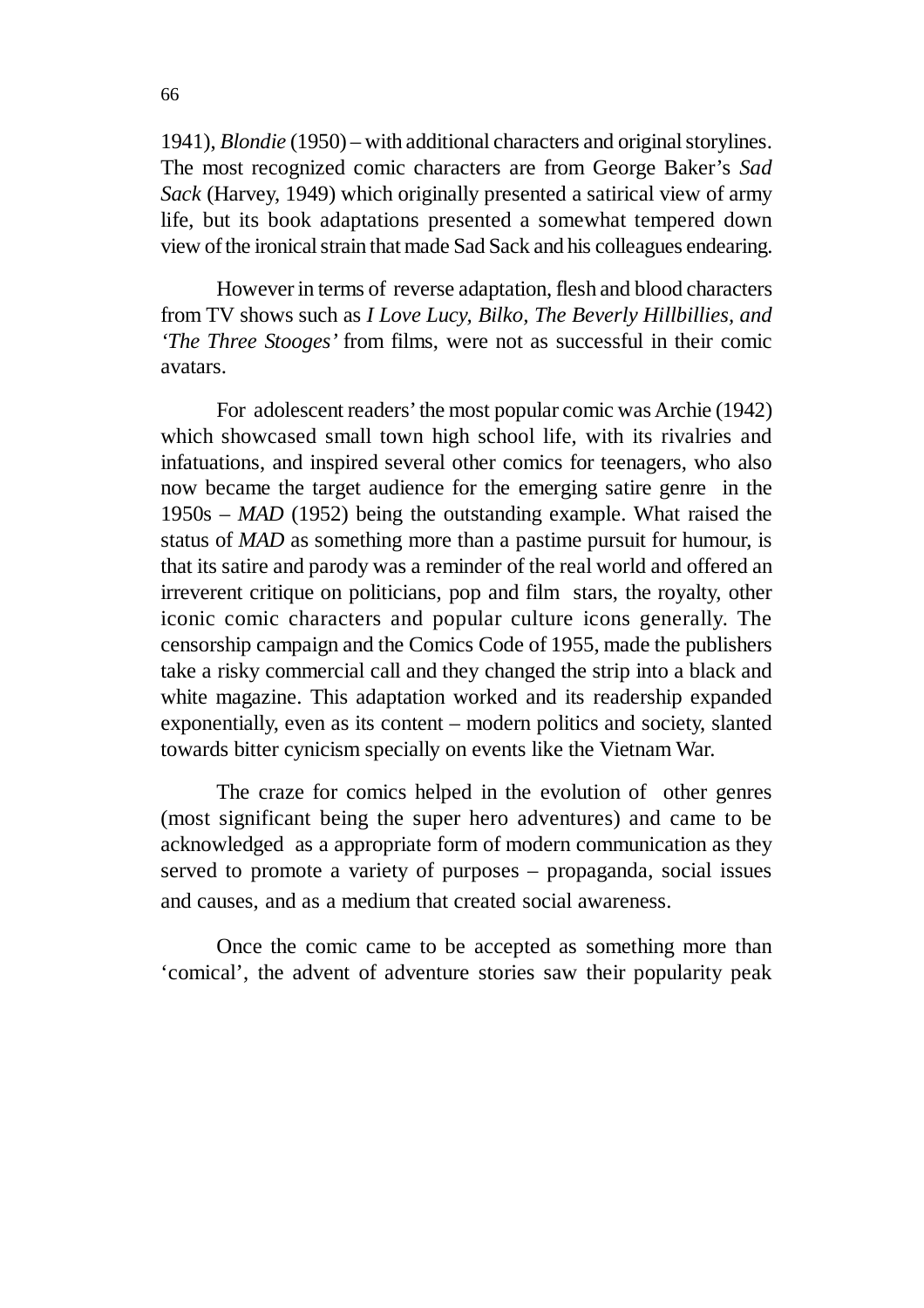between 1940 and 1970. These post- war decades made great demands on the form both artistically and factually. The graphics had to be 'realistic' and " for young readers, meticulous accuracy was a large part of the spell."<sup>5</sup> Parallely, cinematic techniques were adapted in terms of the art work – the use of stock elements like panoramas, p.o.v, angles, close –ups, etc. which attributed to the cinema in your pocket feel and a new level of sophistication to the reading/viewing experience.

In America action and adventure comics which were a combination of newspaper strips and pulp novels, diversified into several sub genres such as westerns, crime and science fiction. Sensational in tone, with colourful and garish covers, these were printed on pulp paper and were marketed at 10 cents to largely the working class.

The Second World War provided material for a spate of pocketsized adventure series often illustrated by European artists that presented complex stories in highly detailed frames, but were rife with stereotypes of Hitler supporting Germans, hysterical Japanese and superior British bravehearts like Dan Dares the stiff upper-lipped spaceman produced by *The Eagle.* These formulaic war comics continued till the 1970s when unconventional material like *Charley's War* expressed the horror of war as seen through the eyes of a working class soldier in *Battle* (1977).

The depression following the stock market crash of 1929 is linked to the serious note that emerged in comics of the time. So along with being amused and entertained readers wanted to be assured by the presence of strong and ethical-minded men who could take charge and restore the world from the prevailing chaos and anarchy. Dick Tracy the detective(1931), Flash Gordon (1934), The Phantom (1936) and Prince Valiant (1937) – all different characters, set in different contexts but really the same persona, made the superhero comics one of the highest selling genres and the reason why the 1930s and 1940s were deemed the 'golden age' for comic strips and adventure comics.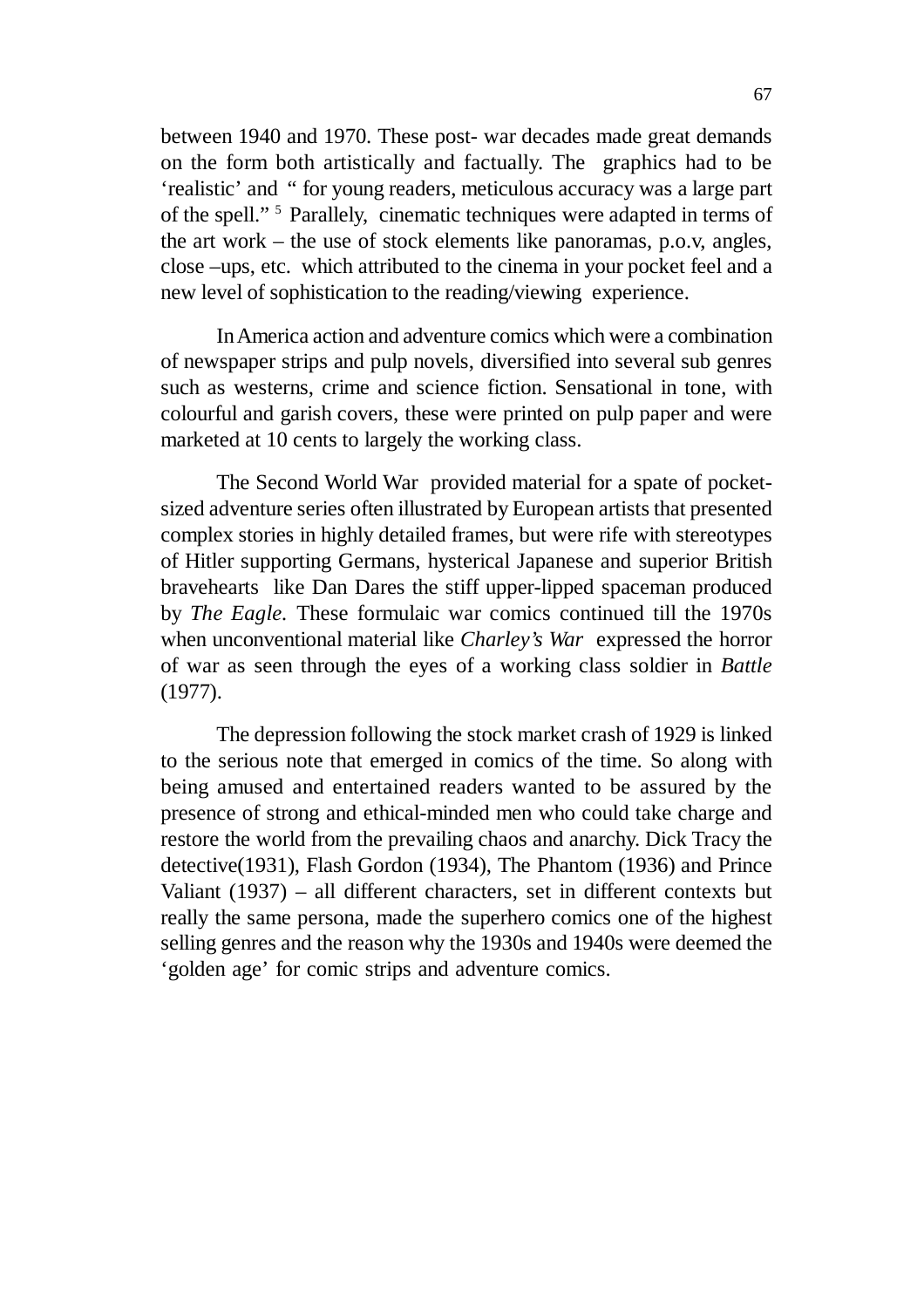The Superman comics were shipped to thousands of American soldiers fighting abroad in an effort to boost their morale, while Superman fought various imagined battles on the home front. Superman, who epitomized "the ultimate power fantasy: the sole survivor of the doomed planet Krypton," could do extraordinary things. The analogy with Jesus was obvious- he was "a man sent from the heavens by his father to use his special powers for the good of humanity." Superman's personality moulded itself to the requirements of the time. As Roger Sabin'noted:

"In his earliest outings, he had been a kind of super-social worker, in the comic's words, a 'Champion of the Oppressed', reflecting the liberal idealism of Franklin Roosevelt's New Deal. Drunks, wife-batterers and gamblers received his attention, while in one edition a mine owner who forces miners to work in dangerous conditions is compelled by Superman to experience those conditions himself. Then, when the Cold War came to America, the character evolved into a fantasy guardian of the world order: an all powerful, and at times a slightly portly-looking conservative, fighting for 'Truth, Justice and the American Way'. Later still, he would be revamped again for cynical times." (Sasin 61).

Batman, similarly changed to suit the times, initially depicted as a revenge seeking , anguished gothic/noir like character, was adapted to suit younger readers and then later, in the 1980s and 90s returned to his former image particularly in the blockbuster movies that emerged from Hollywood but had fan audiences globally. The publishers, National Periodicals renamed as DC comics, sold millions of comics every month, capturing the comics markets just as superhero films dominated the box office.

Captain America and Captain Marvel were two other popular superheroes who embodied the patriotic super soldier during the war.

Marvel Comics produced *The Amazing Spider-man* whose alter ego is an angst driven bookish teenager trying to do his best in spite of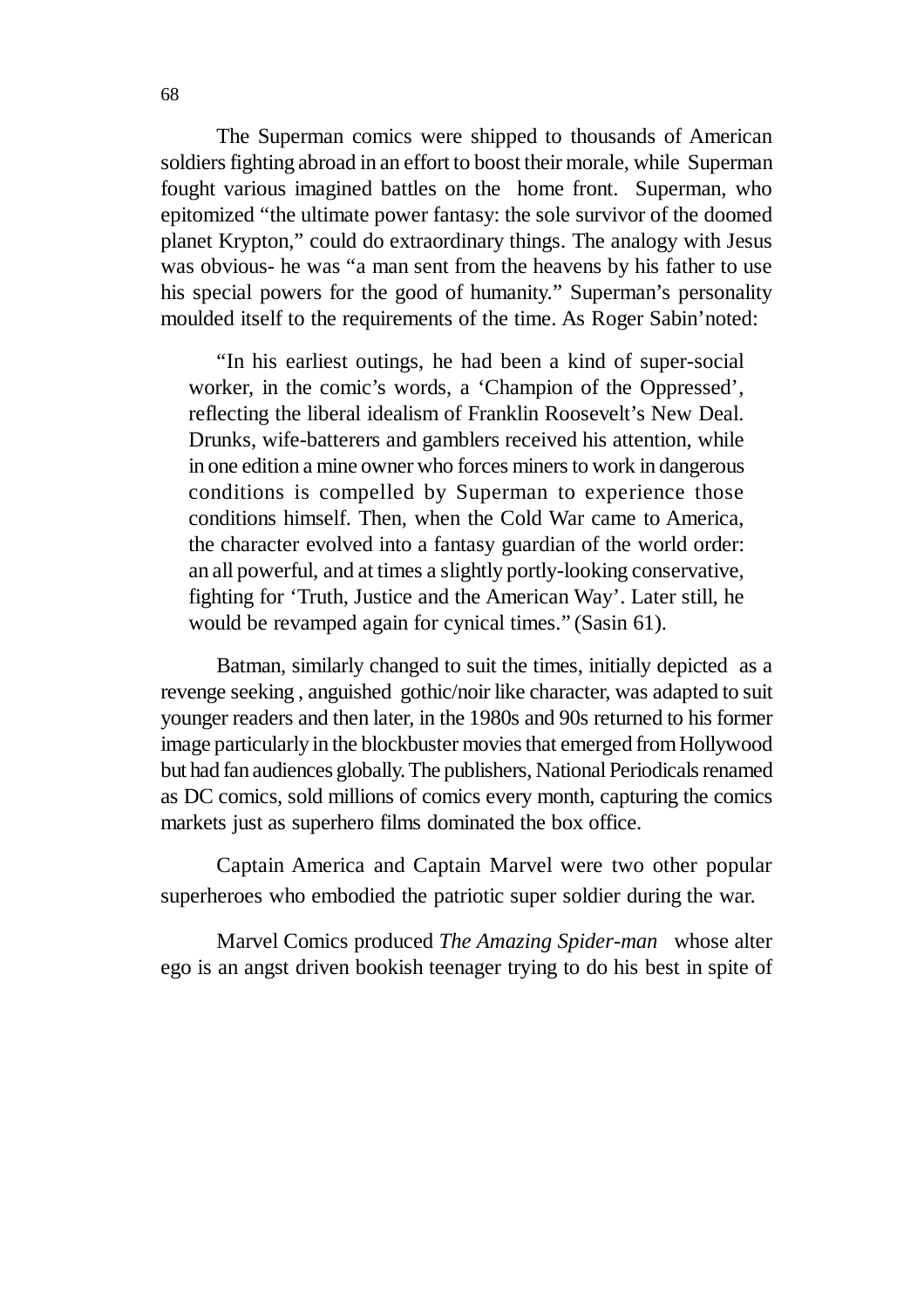the odds. This comic series in the 1960s and 70s projected problems typical to urban America –drugs, pollution, racism, organized crime, etc., and was thus, reflective of the politics that other forms of mass media and popular culture like cinema, television and magazines also inscribed. Marvel's marketing hyped worked well for their other super heroes – the X Men as well, whose characters frequently appeared in each other's comics – underscoring the fact that they belonged to 'the Marvel Universe'.

When America joined the war in 1914, was when the world's first super heroine Wonder Woman emerged in *All Star Comics*. Many theorists have linked Wonder Woman's origins to the history of feminism in America. The suffragette movement and first-wave feminist debates were reflected in the way that Wonder Woman negotiated female power in a world that was hostile to it. The importance of Wonder Woman's creation and her subsequent presence in popular culture was iterated by Gloria Steinman who pointed out how Wonder Woman was the only comic character around and upon whom feminist discussions and arguments were most focused. Between 1940 and 1947 the demand for female labor in the United States shifted rapidly and with women entering the work force, they successfully multitasked managing both the domestic and job front – becoming wonder women of sorts, responding to the radical changes in demand brought by World War II (Bastein).

Wonder Woman personified the values of strength and self-reliance, along with the notions of sisterhood and mutual support, peaceful resolution and a dismissive attitude towards aggression and violence as a solution to resolving conflict (Bastein). The emphasis on the exaggerated body shape of super heroine characters like Barb Wire, Cat Woman, Lady Death, Witchhunter, etc. lent them a soft porn quality. But with the advent of women cartoonists and women's comics, the representation of the female body has certainly adapted to other socio-political changes.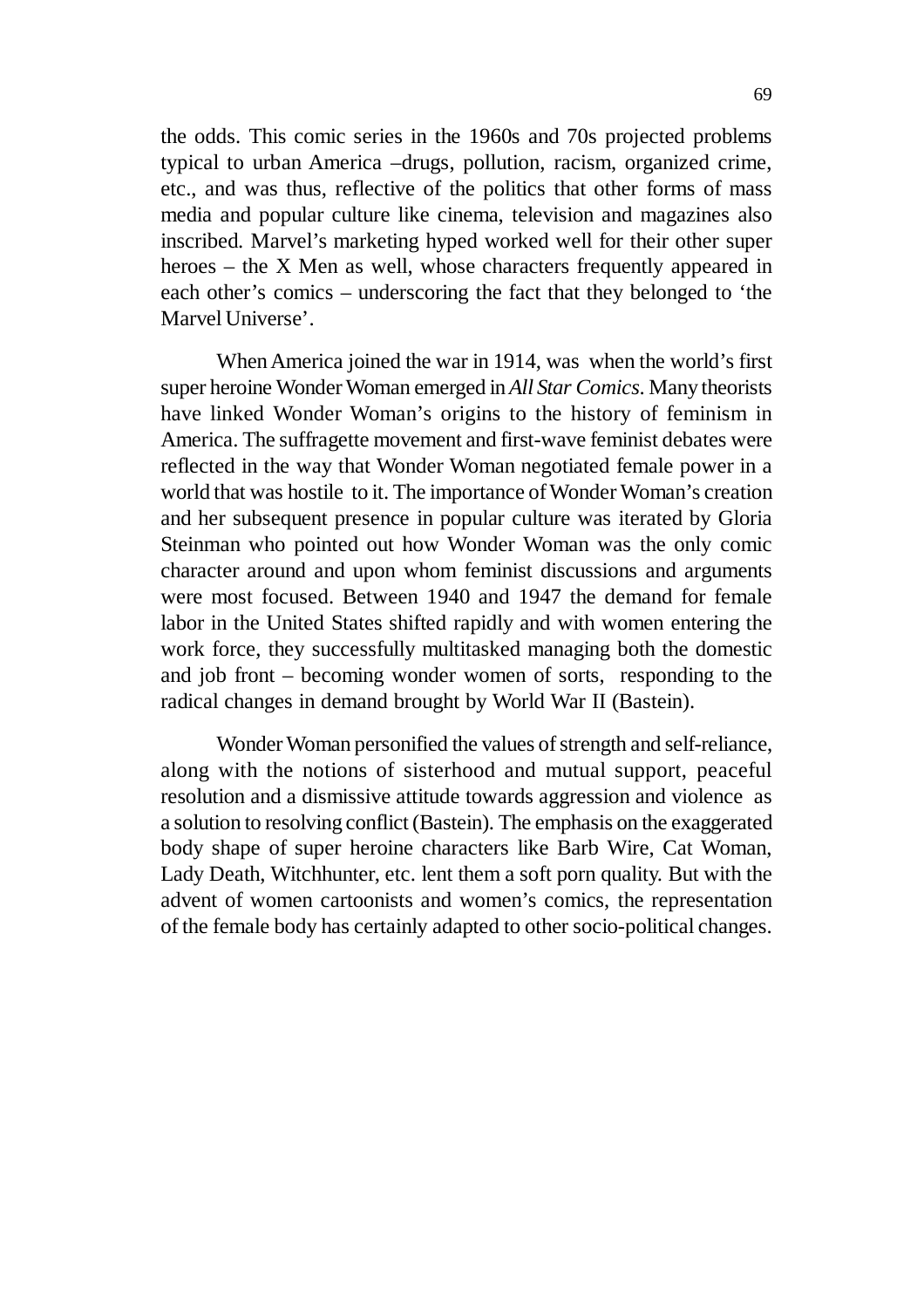The two developments in the comic culture of the late 1960s created a watermark in the history of the comics tradition, due to which experimentation touched new heights in terms of art and subject matter thereby creating a remarkable counter-culture. For one, comics went underground in America, except in San Francisco mainly because of the damning influence of a study - *Seduction of the Innocent* by the psychiatrist Fredric Wertham who argued that there was a strong link between juvenile delinquency and the reading of comics. The Federal Comics Code of 1954 enforced rigorous censorship guidelines that prohibited the publication of comics with "risky" themes and artwork. This compelled artists to seek avenues outside these commercial regulations, and hence the comix underground movement. The other defining influence was MAD comics. These comics which later became a magazine , introduced several elements that spiraled its popularity amongst comics readers. Distinguished by its cutting satire of American politics and modern value systems, it also introduced a new aesthetics of "media-aware experimentation" and according to Art Spiegelman, influenced "virtually every single literary cartoonist working today…by its conceptualization and practice of comics as a self-reflexive form of critique" (Chute 410).

The underground comix - the "x" denoting adult content and cultural alterity - of the 1960s had some common traits – they were associated with the left wing press, reflected disenchantment with  $20<sup>th</sup>$ century American values, and were often seen as the offspring of the drug and psychedelic culture of the underground movement of the 1960s. A cartoonist whose influence was significant in this era, was Robert Crumb. A fan of MAD comics himself, he who was able to publish and distribute his comic book, Zap#1, free of any commercial strictures. This was the moment when "comics was re-born as even more deeply avant-garde than it had been in its early incarnations" (Chute 411), and the best representatives of the counter culture of the 1960s. In spite of their experimental characteristics, these comics did have some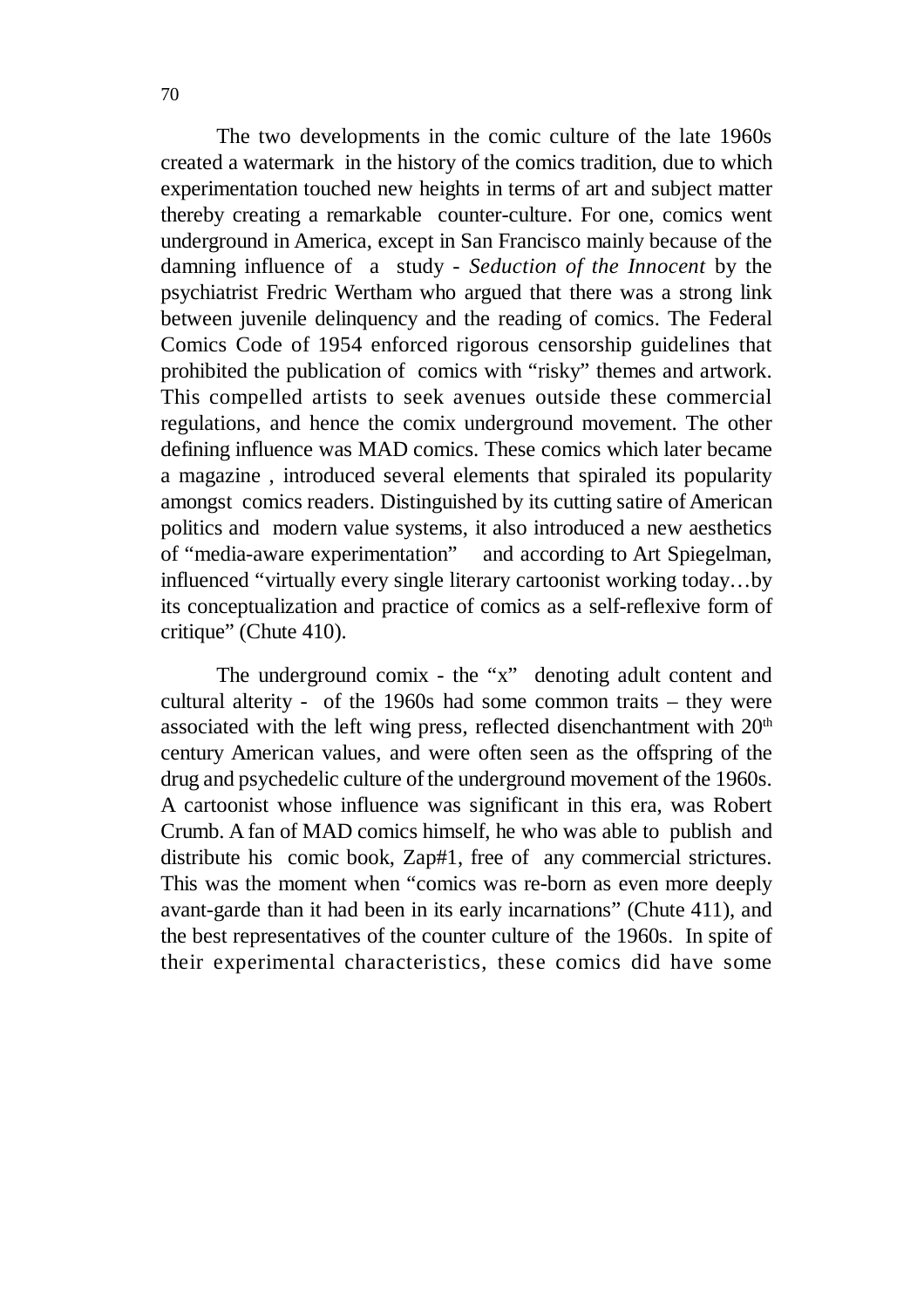conventional structures like storylines and reading protocols in place. What they did do however, was to challenge the norms of accepted reading practices by defying linear, left to right textual and graphic sequences, moving instead in random directions.

 Zap#1 published in 1968, was a game-changer. A handwritten statement, ostensibly by Crumb, on the upper left corner of the cover of the book: "Fair Warning: For Adult Intellectuals Only!" was an assertion that comics could be intellectual as well as entertaining. It had speech balloons that did not actually contain words, but were filled with icons or simply contained the word "speak" in some others. Zap's experimental form established new ways of looking at and reading comics, shattering the common perceptions of what comics were and how they were perceived, clearly placing them as modernist works.

In 1980 Spiegelman and Francoise Mouly co-founded and coedited *RAW* ( one of the versions of the acronym being "Rectangular Accusatory Windows") that described itself as an "avant-garde comix and graphix" magazine, and that solidified a place in culture for experimental comics. The second issue began publishing episodes of what would become the first Pulitzer winning graphic novel, *Maus: A Survivor's Tale.*

A year later Robert Crumb brought out a comics magazine *Weirdo* that showcased the works of highly regarded cartoonists like Aline Kominsky-Crumb, Peter Bagge and Julie Doucet bringing the underground comix movement into mainstream publishing, and creating space in not only a thriving popular culture but also as a serious form of literature in spite of some of their irreverent subtitles like "Required Reading for the Post-Literate" and "Putting the Litter Back into Literature."

The designing and marketing of comics saw a paradigm shift in the 1970s and 1980s largely due to the shrewd marketing strategies used by Marvel and DC Comics to sell their wares as collectibles. Fans would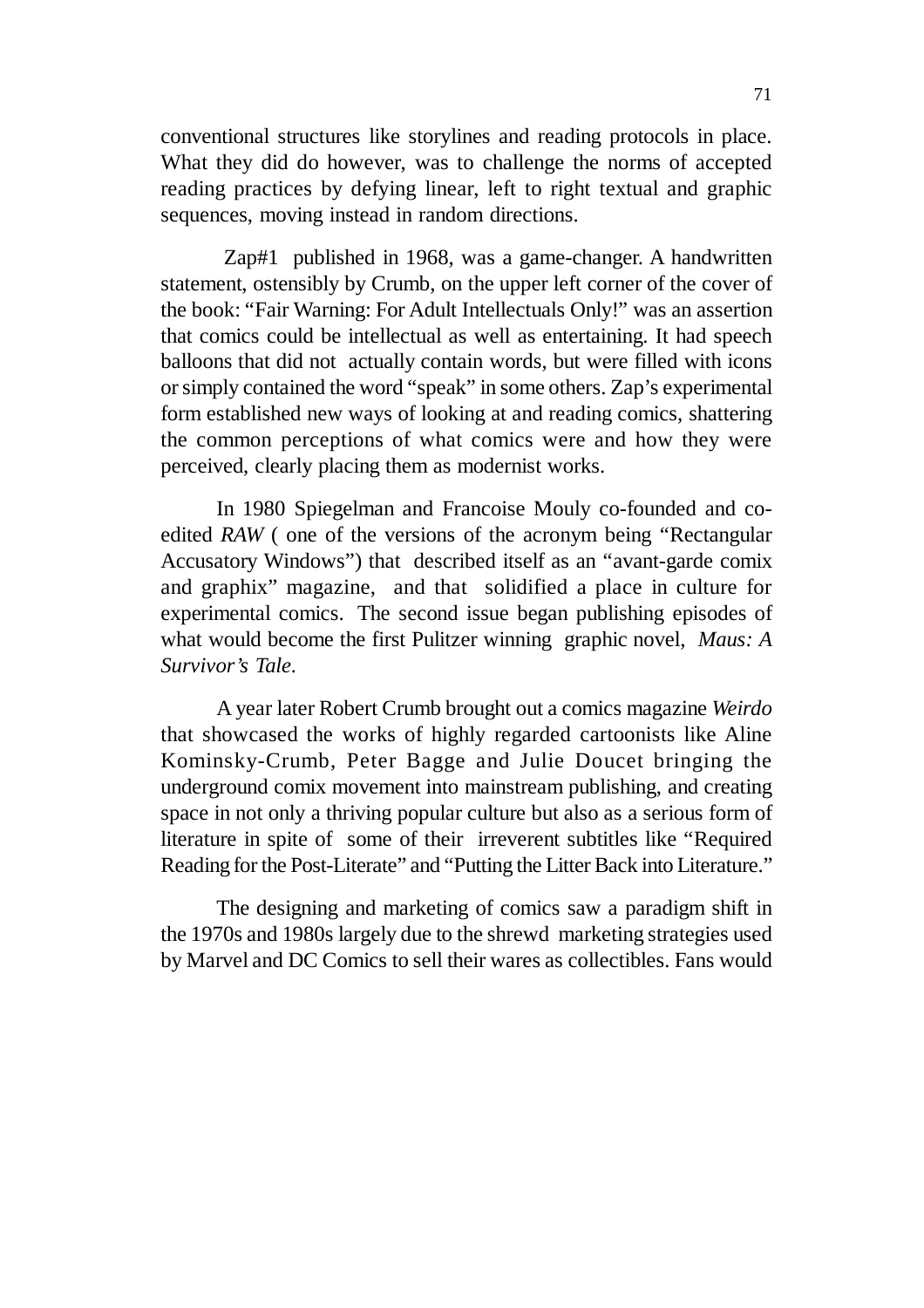zealously collect their favourites and follow the careers of the artists/ creators who acquired celebrity status among the community of comics fans. The conventional news-agent stall gave way to regular markets ('marts'), conventions ('cons') and mail-order options. Fans turned speculators and often brought comics, carefully preserving them in their original packing to sell at a profit, or exchange for other titles. This particular culture of 'geekiness' offered fans an opportunity to form cliques and discuss artwork, contribute to fanzines and make profits from re-sales, since comics in good condition could fetch astronomical sums at auction houses like Sotheby's and Christie's.

This new market of readers created a dynamic that helped in the comics boom. For one, the distributors directly went to the fan shops instead of the newsagent network, thus cutting costs. Newer publications offered royalties to creators thus addressing the long standing sore point of creators' rights. The freedom to experiment with different styles in typography, panel compositions, colour, paper and the use of collage and multi-media work revolutionized design in comics.

The rivalry between Marvel and DC comics was as engaging. The revamping of the *X-Men* by Marvel by adding new mutants – 'Wolverine', 'Nightcrawler' and 'Storm' depicted as fully developed personalities, and their particular mutancies could be read as metaphors for adolescence, race or sexuality. In response to this, DC revived *The Legion of Superheroes* and *Teen Titans,* commendable because of the artwork by George Perez and *Swamp Thing* by Alan Moore. Moore not only added psychological depth to his creation but also integrated contemporary issues like drug use, feminism, the American gun laws and most importantly, ecological concerns.

In the millennium, comics have acquired a cult and cannonical status in popular culture and academics. They are not viewed as 'underground' literature that was once essentially oppositional in character,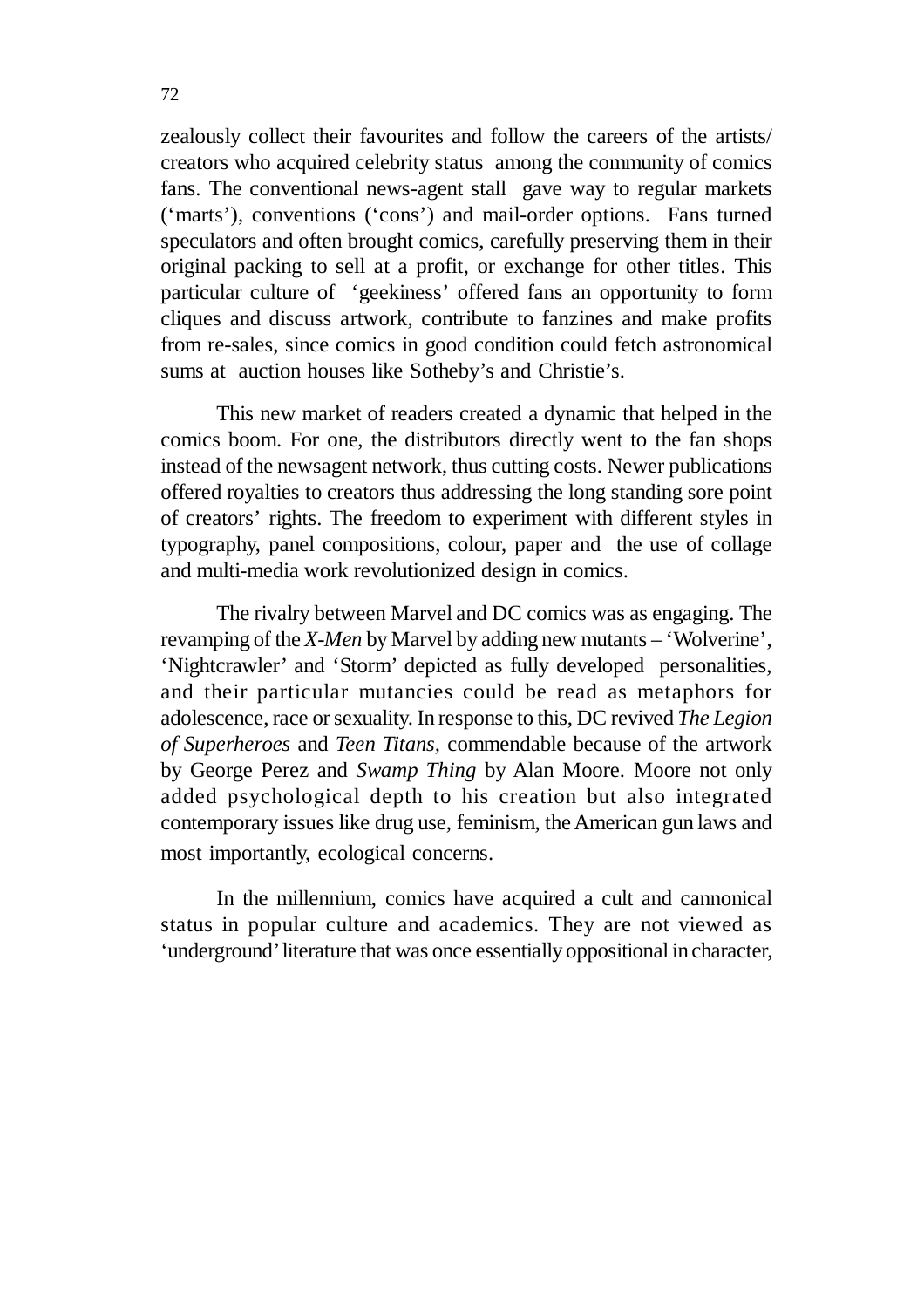but one that is constantly challenging, disruptive of reading practices, and adapting to contemporary concerns and demands. Artists like Chris Ware, Alison Bechdel, Joe Sacco and Spiegelman continue to experiment with spatial arrangements with and within panels, often using collage as a form. One can see a parallel history between comics and other kinds of printed literature, such as the artists' book.

Two prominent examples of the artists' books are Lynda Barry's *What It Is* (2008) and *Picture This! The Near -Sighted Monkey Book* (2010) which are painted non-narrative , interactive activity or work books that are a combination of collage, bits of narrative interspersed with reflections on color, hand writing and memory – creating a kind hybrid comics book.

Adapting the comics magazine into a book form has been done by repackaging two or three titles into hardbound covers. Marketing them as 'graphic novels' in an attempt to change the public perception of comics as juvenile, and to give them the literary character of a novel for adult readers – thus the nomenclature 'graphic novel' gained currency. 1986 was a significant year in the history of graphic novels: three classic graphic novels were published: *Watchmen*, by Alan Moore; *Batman: The Dark Knight Returns* by Frank Miller; and *Maus* by Art Spiegelman. All of these were essentially literary, where the storyline outweighed the artwork. *Maus*, which won the Pulitzer Prize in 1992, tells the story of the author's father and his survival through the Holocaust. Two other earlier best known examples of lengthy, complex narratives with a single theme are Will Eisner's graphic novel *A Contract with God* (1978) and the global favourite, *Tintin*. Art Spiegelman's *In the Shadow of No Towers* (2004) is an account of witnessing 9/11, and in which he describes more as "novel graphics" rather than a "graphic novel" is a striking example of how normal reading practices are obstructed by the impact of trauma.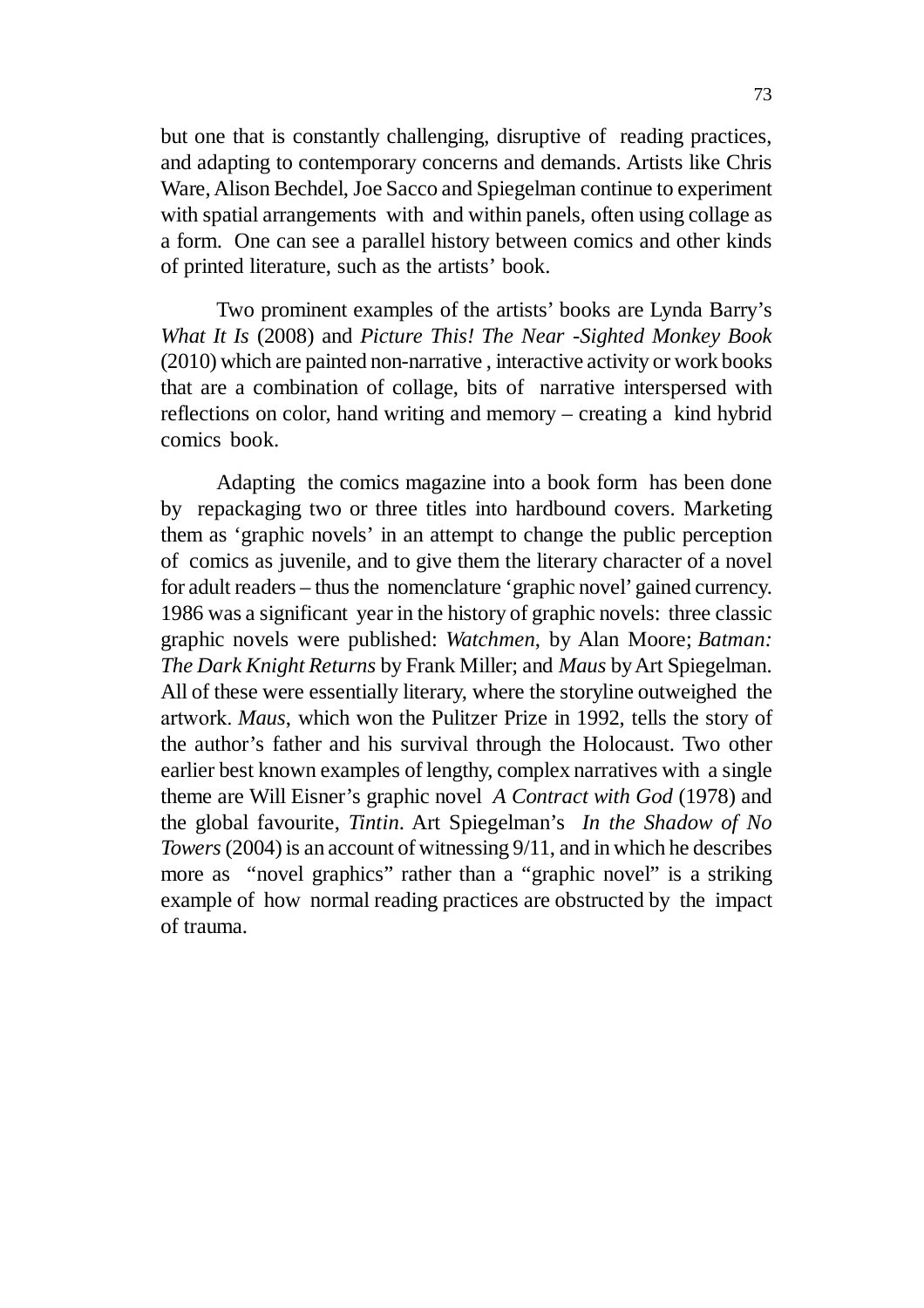Expressionist novels by artists like Frans Masreel, Otto Nuckel and Giacomo Patri, were mostly composed in black and white with sharp color contrasts and incorporated page structure and design as a part of their experimentation. Robert Peterson opines that these expressionistic wordless novels were obviously influenced by films like *The Cabinet of Dr. Calligari* (1920) and *Metropolis* (1927), though Masreel's graphic narratives – *25 images de la passion d'un home* (1918) and *Passionate Journey* (1919) were printed before the production of these films. In fact Thomas Mann spoke of Masreel's book as one of the most stimulating movies he had seen (Peterson 63).

Graphic novels have the same scope for elements that draw people to reading full length novels – the space to develop atmosphere, character and complex plotlines. And the art work can be more elaborate, extensive and superior. The presence of graphic novels in mainstream book store shelves, libraries, their reviews in newspapers and magazines, and as prescribed texts in academic courses is testament of the popularity and status that the graphic novel as a comic avatar, enjoys today.

Attempts at adapting classic novels and plays into the graphic form is seen as an inevitable part of the omnipresent and omnipotent visual culture that we exist in, and is another medium to familiarize the public with the classics. They cover a range of genres – memoirs, biographies, history, detective fiction, sci-fi, etc.

The twentieth century is a prolific period, with its advancements in language, visual arts and various, as well as combined modes of experimentation Artists agreed that language being crucial to their art, oftentimes became the art itself, and "are not an aberration of art history so much as the fullest expression of the intellectual thought of its time" (Prinz 325).

The phenomenal growth of digital media and its impact on the publishing and creation of comics is still in the process of being realized.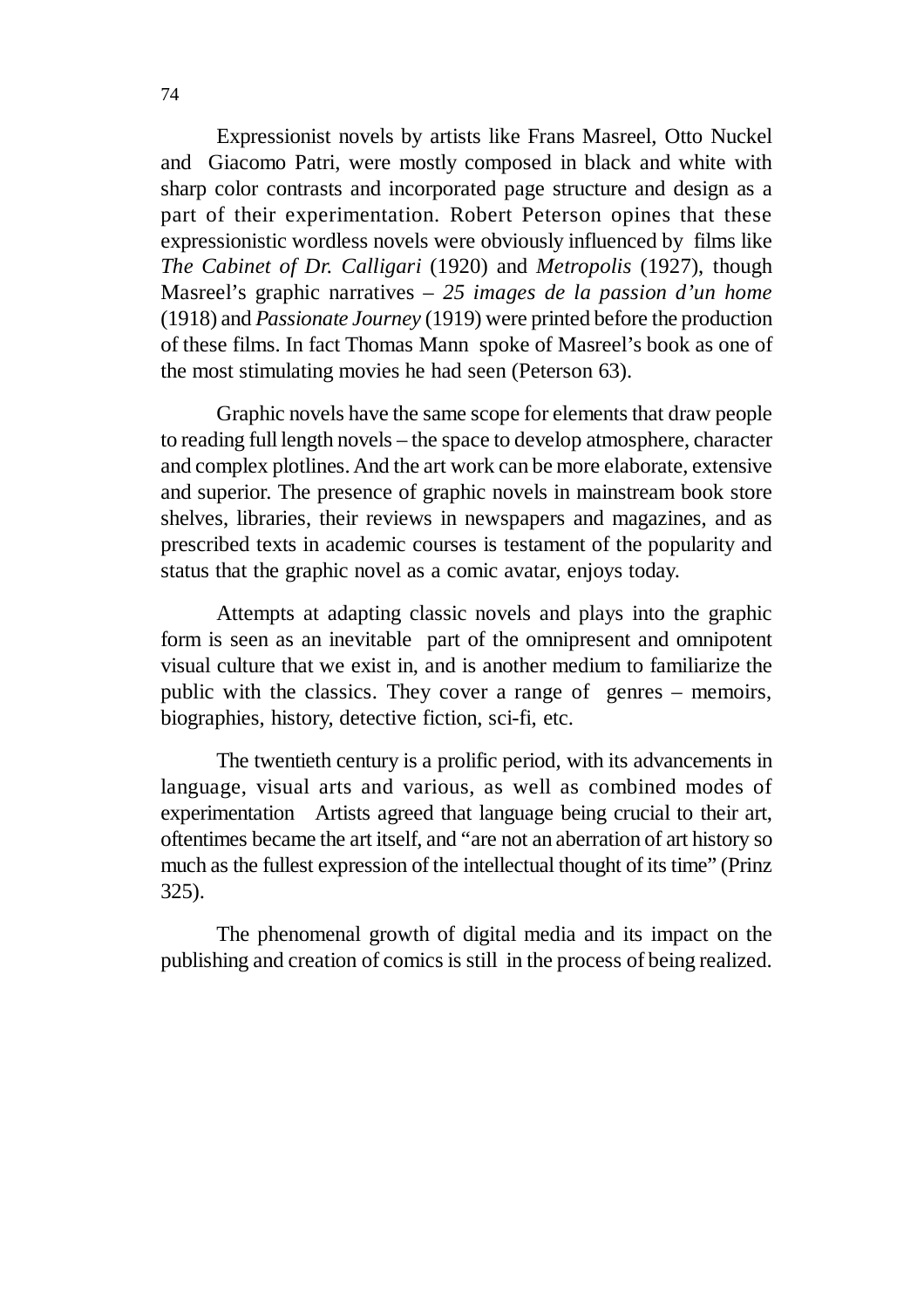The comics industry has found a way to adapt itself to the digital form. Various digital tools have been in use since the 1990s, and artistic flexibiity in terms of technique, reduced production costs for translations and the possibility of greater diversity of titles has certainly been to the advantage of creators and readers. There are numerous examples of content and technologies adapting to each other to open up greater markets – manga publishers and Japanese cell phone companies have collaborated to increase sales at a staggering rate. The Marvel Comics app circulated as many as 500 of its comic titles on the iPad. DC comics had their own app soon after, and in a few months most major American comic book publishers were in the digital market, along with Japanese manga, European comics and *Amar Chitra Katha.* Additionally, websites invite readers to contribute their own comics – online applications and filters are available to amateur comics aspirants. Comics have been adapted into internet games and videos. Online gaming portals that are hugely popular are often found guilty of copyright infringement. Peterson explains this phenomena:

The challenge that Marvel and all the other publishers of comics now face is that the DIY movement gives ordinary players easy tools to engage with virtual superheroics of their own design, with that newfound power, players have usurped the long-standing role of comics as a vehicle of self- reinvention. (Perterson 234)

A new breed of digital comics is available only on the internet – which is now an "infinite canvas", and comic greats like Scott McCloud, Bill Holbrook and Chris Onstad who have published their work exclusively online see the advantages of instant access to their earlier material and direct interaction with readers. However, harnessing revenue is a challenge with the easy availability of free content.

There is some skepticism about the manner in which comics have been adapted into new media, and there is concern about comics users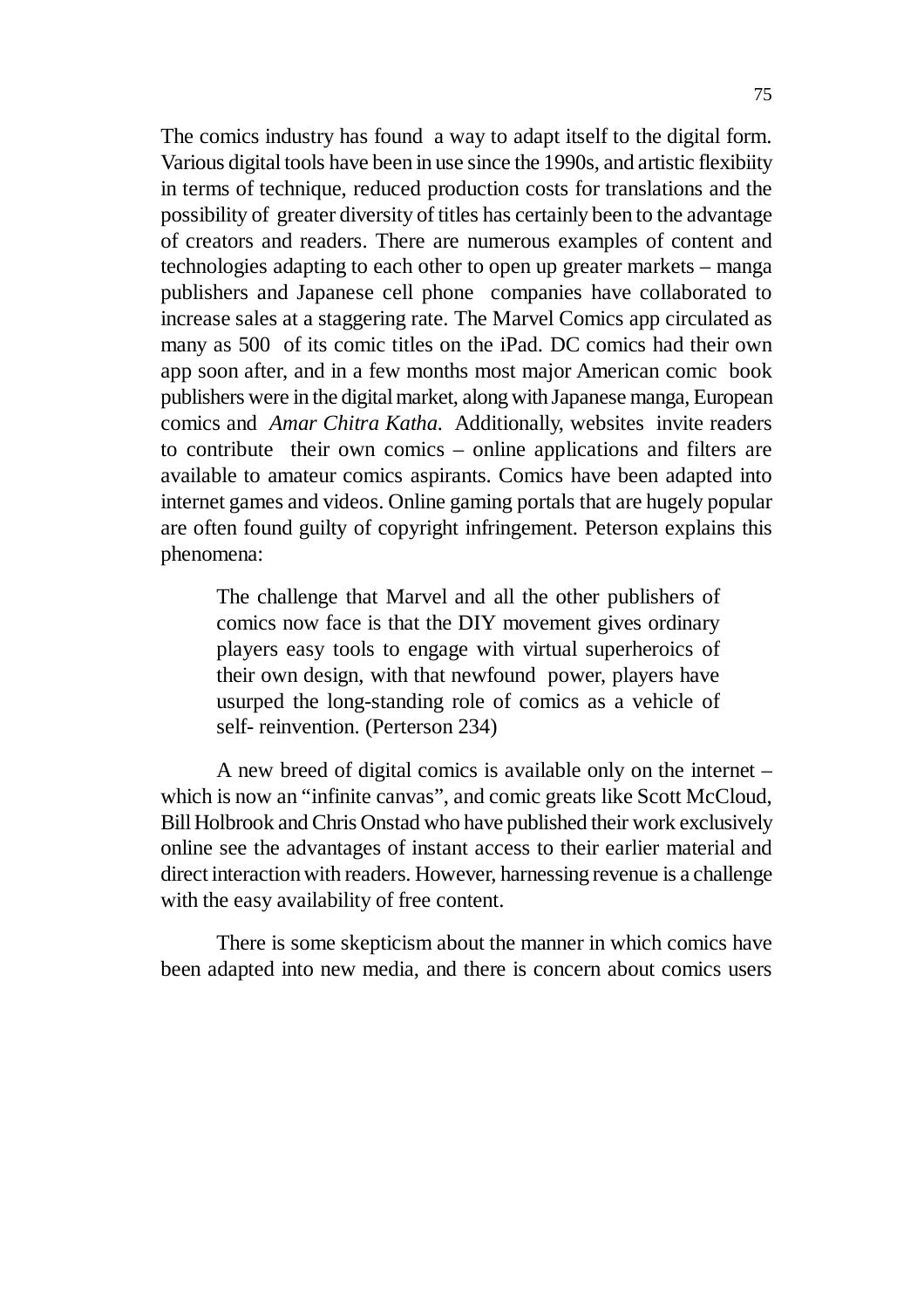who are so now so fragmented that a meaningful assessment about comics cannot be done in the tradition of earlier popular comics artists. The language of graphic narratives is now ubiquitous in film, video games, and motion graphics. Comics continue to be adapted to communicate new ideas for example, the use of "scribing" or "sketchnoting" commonly seen in DIY You Tube videos. The journey of graphic narratives across the centuries and their fluidity to prevail as a hybrid word-text language representing a variety and complexity of ideas across various media is one of the best examples of adaptation.

As Wittgenstein asks in *Philosophical Investigations* about the boundaries of conceptual categories like "literature" and "art": "Is a blurred concept, a concept at all?' – Is an indistinct photograph a picture of a person at all? Is it even always an advantage to replace an indistinct picture by a sharp one? Isn't the indistinct one often exactly what we need?"(Wittenestein 71). The boundaries between discourse and art produce just such an "indistinct', "blurred" and variable disciplinary boundary. And this is exactly what comics provide.

### **Works Cited**

- "Art Speigelman" [Interview by Gary Groth]. *The Comics Journal* 180:52- 106. 1995
- Burke, L. *The Comic Book Film Adaptation: Exploring Modern Hollywood's Leading Genre.* Intro. N.p. University Press of Mississippi, 2015
- Chute, Hillary. 'Graphic Narrative' in The Routledge Companion to Experimental Literature. Bray, Joe, Alison Gibbons and Brian Mchale (Eds.) Routledge. New York. 2012
- DeKoven, M. *A Different Language: Gertrude Stein's Experimental Writing*, Madison, WI: University of Wisconsin Press, 1983
- Drucker, J. "What Is Graphic About Graphic Novels?" *English Language Notes* 46(2):39-48, 2008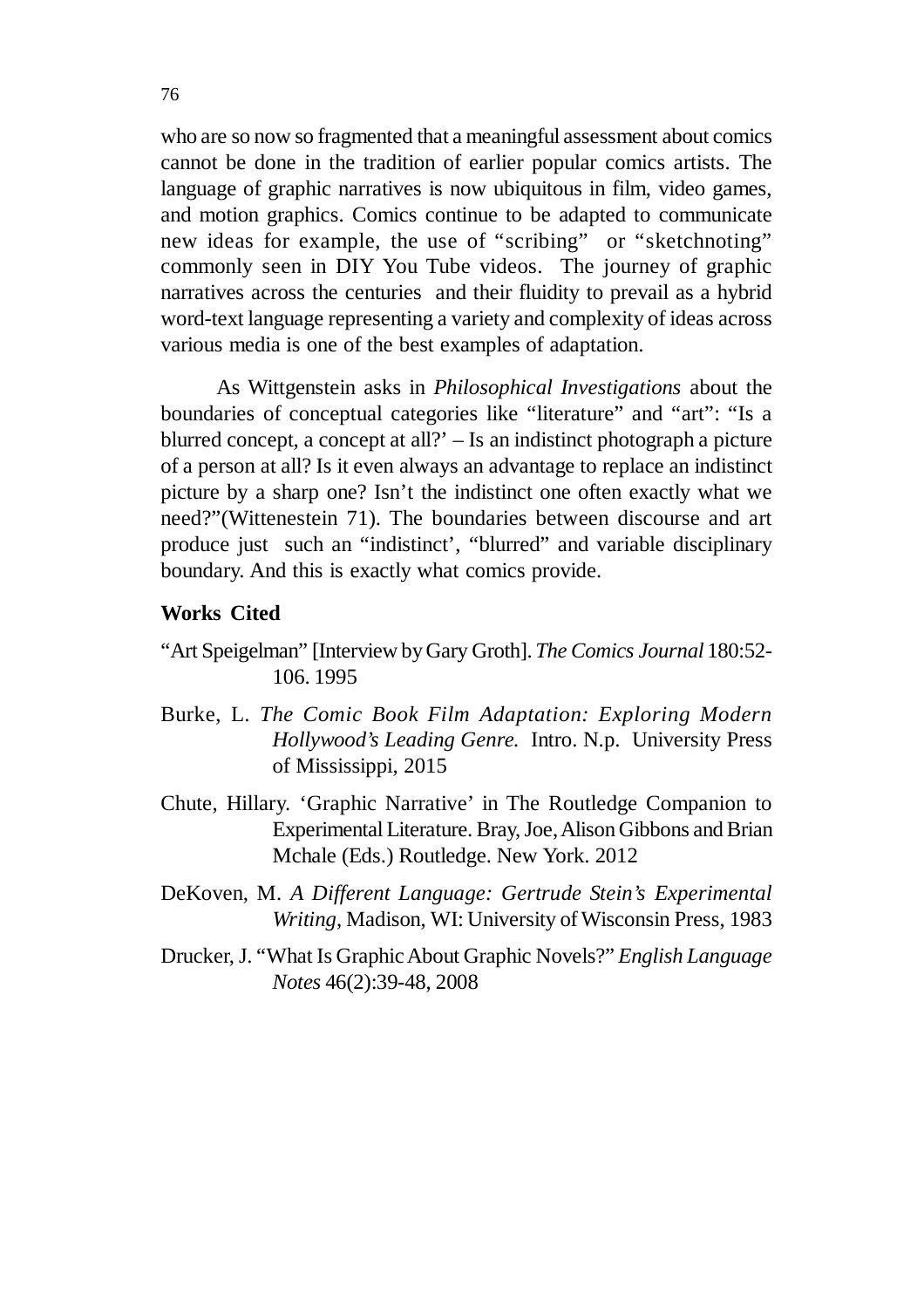Eisner, W. *Comics and Sequential Art*. Florida: Poorhouse Press, 1985

- Kress, G. and van Leeuwen, T. *Reading Images: The Grammar of Visual Design*. 2nd edn., New York: Routledge, 2006 [1996]
- O'Toole, M. *The Language of Displayed Art*, Rutherford, NJ: Farleigh Dickinson University Press, 1994
- Peterson, Robert S. *Comics and Manga, Graphic Novels. A History of Graphic Narratives.*Praeger. Oxford, London, 2011
- Prinz, Jessica. " Words in Visual Art." In Bray, Joe, Alison Gibbons and Brian McHale (eds.) *The Routledge Companion to Experimental Literature,*New York: Routledge, pp. 323- 336, 2012
- Sabin, Roger .*Comics, Comix and Graphic Novels, A History of Comic Art.* Phaidon Press Limited. London, 2003
- Said, E. "Homage to Joe Sacco." Introduction to J. Sacco *Palestine,* Seattle, WA: Fantagraphics, pp.i-v. 2001
- Spiegelman, A. *Breakdowns/Portrait of the Artist as a Young %@&\*!*, New York: Pantheon, 2008 [1977]
- Wittgenstein, L. *Philosophical Investigations*, trans. G.E.M. Anscombe, New York: Macmillan, 1958 [1953]

#### **Web references:**

- **#**The Strange, Complicated, Feminist History of Wonder Woman's Origin Story
- *By Angelica Jade Bastién*  **SLATE'S CULTURE BLOG.** JUNE 12 2017 8:59 AM

https://www.researchgate.net/publication/ 46544033\_World\_War\_II\_and\_Female\_Labor\_Force\_Participation\_Rates [accessed Nov 20 2017].)